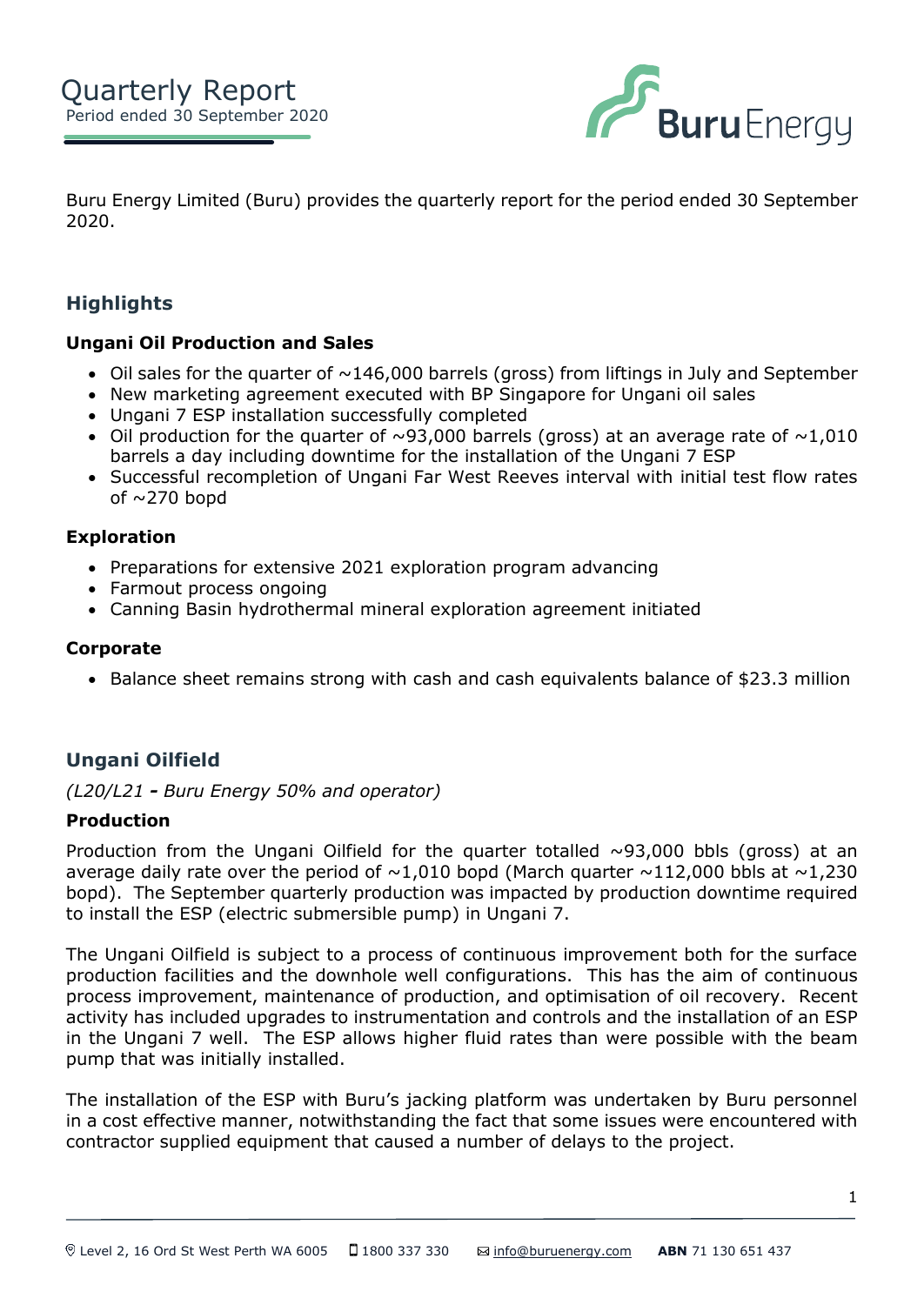



*Buru Jacking Platform at Ungani 7*

Ungani crude oil continues to be trucked to CGL storage Tank 10 at Wyndham Port prior to its FOB sale. With all currently configured wells online, excluding Ungani Far West 1, field production capacity is  $\sim$ 1,100 bopd.

# **Ungani Far West 1 Reeves Production Test**

The Ungani Far West 1 well was drilled in late 2015/early 2016 to test an Ungani Dolomite target some 3.3 kilometers to the east of the Ungani Oilfield. The well was a discovery at the Ungani Dolomite level at some 2,400 metres depth and was completed for production from that level. The well also encountered a potential oil pool in a shallower sandstone horizon (Reeves Formation) at some 1,500 metres depth which was interpreted as a potential future producing horizon.

The well has now been recompleted to allow a production test of the Reeves zone. After removal of the existing completion with Buru's jacking platform the interval 1562.5m to 1565.5m over the interpreted Reeves oil zone was perforated and a single zone completion string was run into the well with the jacking platform. The well was then put on beam pump and after clean-up, the well was produced at up to 270 bopd with minimal water cuts, which was at the higher end of expectations. The well is currently shut-in for pressure buildup to gather further reservoir information.

The recovered oil is very similar in composition to Ungani crude and the well will be put onto longer term production once final confirmatory oil assays are completed in the coming weeks.

# **Further development of Ungani**

The Ungani Joint Venture is currently undertaking technical and commercial analysis of the feasibility of further development well drilling on the Ungani Oilfield during the 2021 drilling season. Factors being considered include rig availability and suitability, bottom hole location

 $\overline{2}$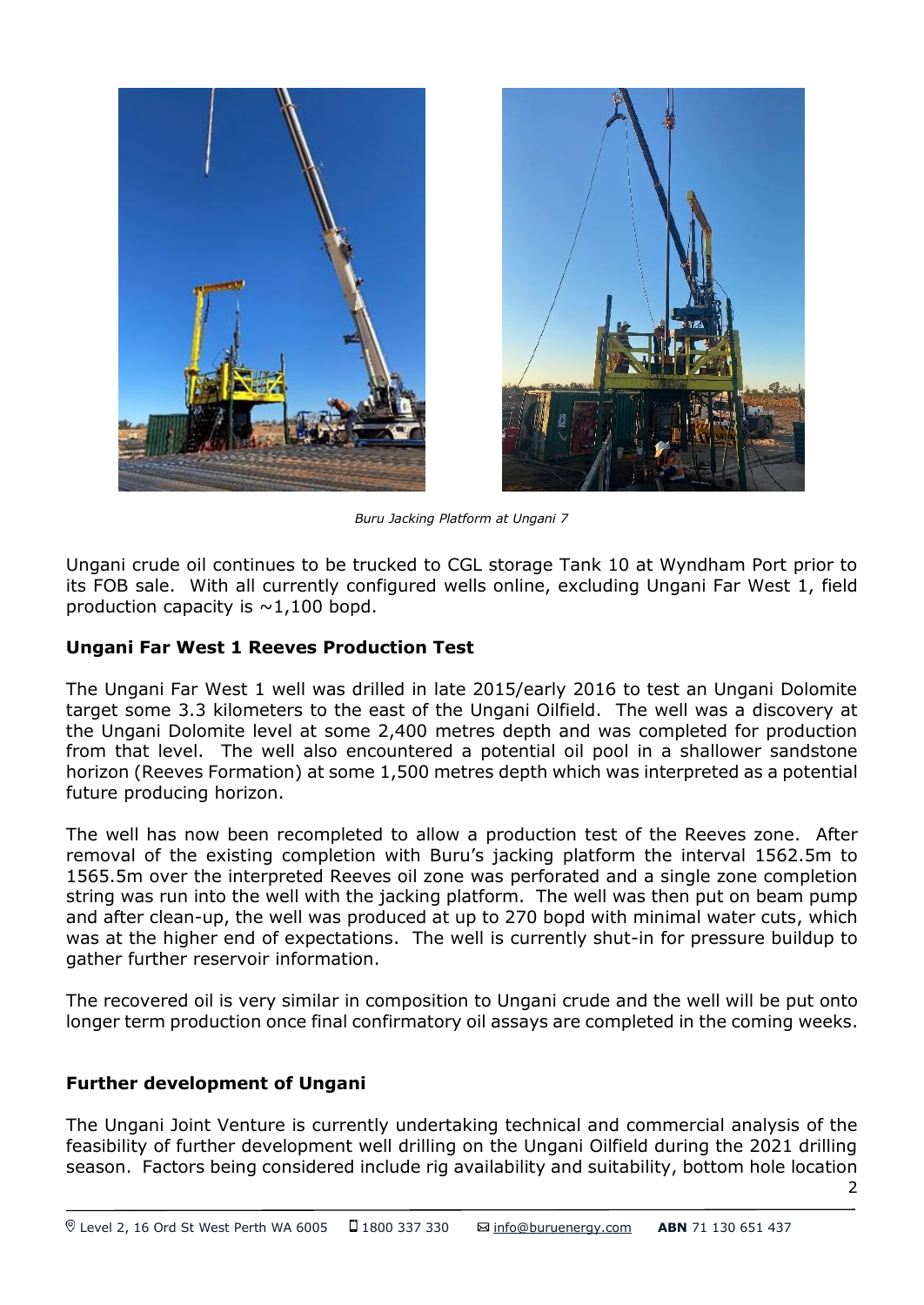for the well, well design and associated long lead items, and the commercial drivers for additional wells at this stage of the field's development. It is anticipated a decision will be made on the program by the end of the year to allow adequate planning and approval time for a 2021 drilling program, if this is agreed by the Joint Venture.

# **Sales**

Oil sales for the quarter totalled  $\sim$  146,000 barrels (gross) from two liftings. The first lifting was completed on 16 July 2020 for a total of 74,819 bbls (gross - Buru's share 50%) and was sold by the Buru/Roc Oil Ungani Joint Venture on a spot basis. Consistent with sales under previous offtake agreements, the price received FOB Wyndham was the realised average dated Brent oil price for the loading month, less the buyer's fixed marine transport discount. Under these terms Buru's 50% revenue share from the lifting was  $\sim$ A\$1.6 million.

During the quarter, the Buru-ROC Joint Venture entered into a longer term marketing agreement with BP Singapore Pte Limited (BP) through to 30 June 2021 whereby BP market the Ungani crude by offtaking the crude from Wyndham Port on an FOB basis and on-selling the oil into market. The September lifting was the first lifting under this new marketing agreement and was completed on 26 September 2020 for a total of 71,038 bbls (gross - Buru's share 50%). Under the marketing contract, the price received will be the actual price BP sold the crude to the refinery (a fixed differential to the average dated Brent price for the month of October), less shipping and associated costs. Under these terms Buru's 50% revenue share from the lifting is currently estimated at  $\sim$ A\$1.6 million, with the price to be finalised at the end of October.



*Ungani crude lifting at Wyndham in September by the Anichkov Bridge*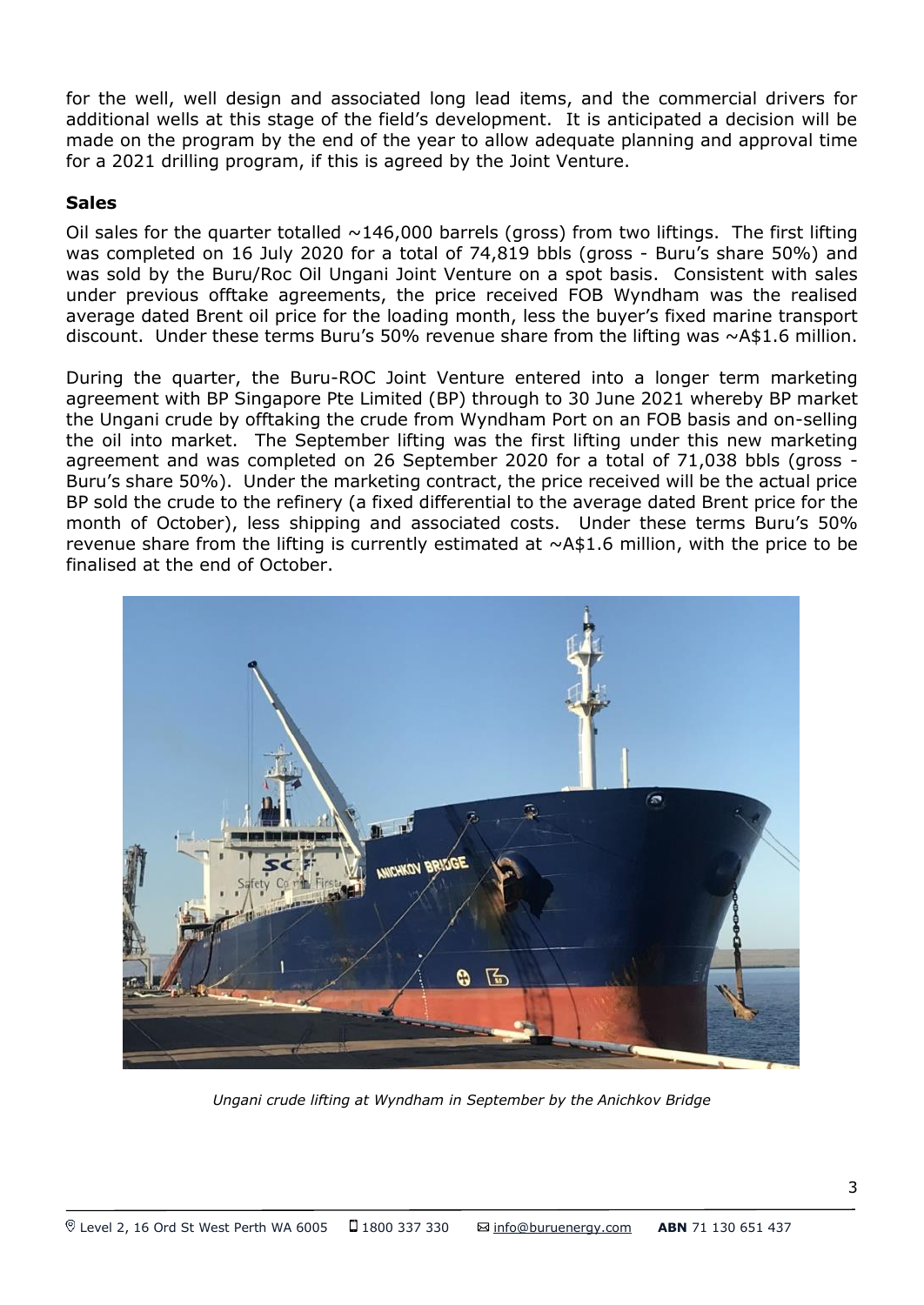# **Exploration**

Planning for the 2021 exploration program is currently underway. It will not be possible to undertake exploration drilling during the relatively short remaining time of the 2020 Canning Basin dry season due to a combination of COVID-19 restrictions, particularly in regard to movement in the Kimberley, and the lack of availability of suitable drilling rigs. However, intensive planning is underway for up to a three well drilling program commencing in the second quarter next year. There are a number of proposed exploration drilling sites that have the requisite approvals, and the Company has an extensive inventory of well equipment that could be utilised in the program.

The significant downturn in exploration activity also means that the lead times for equipment have significantly improved and no issue is expected with being able to obtain additional long lead items. The undertaking of the program will depend on a number of factors including the availability of rigs and suitable funding structures. The form of the program may also be influenced by the introduction of a partner subsequent to the completion of the current structured farmout process for the Company's exploration areas.

Additional technical work is being undertaken on the Company's prospect portfolio with a substantial seismic program planned for the 2021 dry season to assist with identifying targets for future drilling activity.

Additional work is also being undertaken to firm up a number of shallow exploration targets that could be drilled with a smaller more mobile drilling rig, and a feasibility and planning process for a shallow drilling program during the 2021 drilling season is underway.

# **Yulleroo Gasfield** *(EP 391 & EP 436 - Buru Energy 100%)*

The Yulleroo Gasfield is a regionally significant gas accumulation with four wells defining the field of which one has been successfully fracture stimulated and two other completed wells are available for further testing and possible production.

To further the development of this substantial resource, the Company has been investigating the potential for both the establishment of an integrated solar and gas electricity project and for the supply of gas to local industry, including to the Sheffield Resources proposed mineral sands mine.

The Company will also be seeking clarification of the recent announcement by the Western Australian Government in relation to changes to the existing Domgas reservation policy and any potential effects that may have on future larger scale development of the Yulleroo Gasfield.

# **Blina Oilfield** *(L6 - Buru Energy 100%)*

The Blina Oilfield remains shut-in while further technical evaluation is undertaken. Production testing and pressure data obtained in 2019 has indicated that there may be considerable conventional oil resources remaining in the field. Further activity to verify this will be undertaken at an appropriate time in the 2021 operational season.

# **Mineral Joint Venture**

Buru has entered into a binding Heads of Agreement with Sipa Resources Limited (Sipa) for participation in two mineral exploration tenements in relation to joint exploration for hydrothermal lead/zinc deposits in the central Canning Basin.  To earn its 50% interest in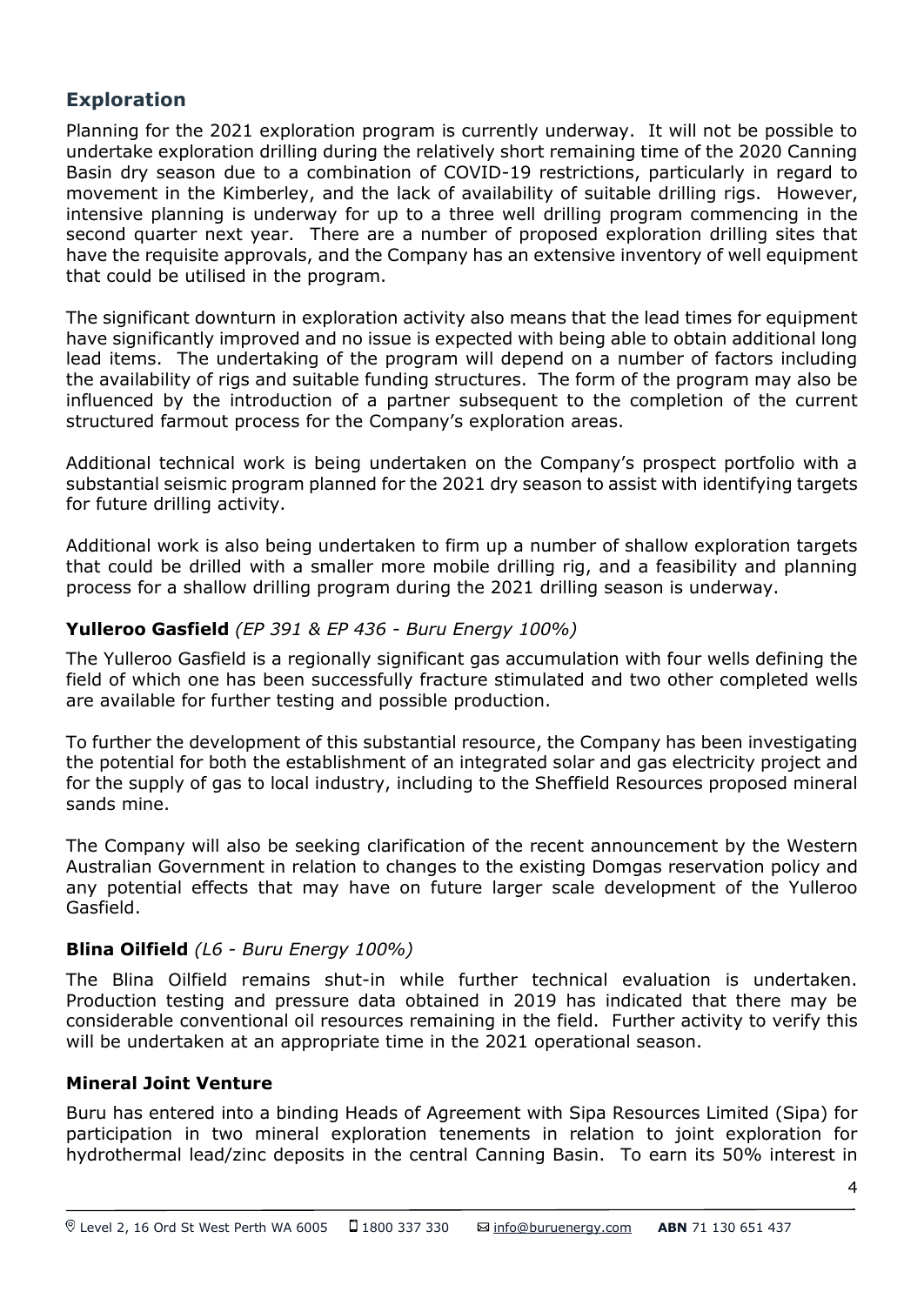the existing tenements Buru will fund 100% of the first \$250,000 of on-ground exploration expenditure in the project. All expenditure in excess of \$250,000 will be funded by the Parties in accordance with their respective participating interests. The parties have also entered into an Area of Mutual Interest agreement for further exploration activity.

This initiative was a result of the intersection of substantial discrete mineralised zones in a petroleum well previously drilled by Buru.  These mineralised zones were identified from drill cuttings and petroleum petrophysical logs over an aggregate of 15 metres over depths from 2,160 metres to 2,300 metres.  Although these specific zones are too deep to be economically mineable, their interpreted hydrothermal origin provides a valuable insight into mineralisation in the basin and the location of much shallower targets. 

Buru has an extensive geological and seismic data base in the basin, and the genesis of carbonate hosted hydrothermal lead/zinc deposits has many parallels to the genesis of oil and gas in carbonate provinces, including Buru's currently producing Ungani Oilfield.  Most notably locally is the discovery in 1981 of the world class Admiral Bay lead zinc deposit in the central Canning Basin by oil exploration drilling companies, but its mineral potential was not recognised at the time.  Although deeply buried and challenging to develop, Admiral Bay nevertheless confirmed the close association of mineral and petroleum accumulations in hydrothermal settings.



*Permit and Licence interests*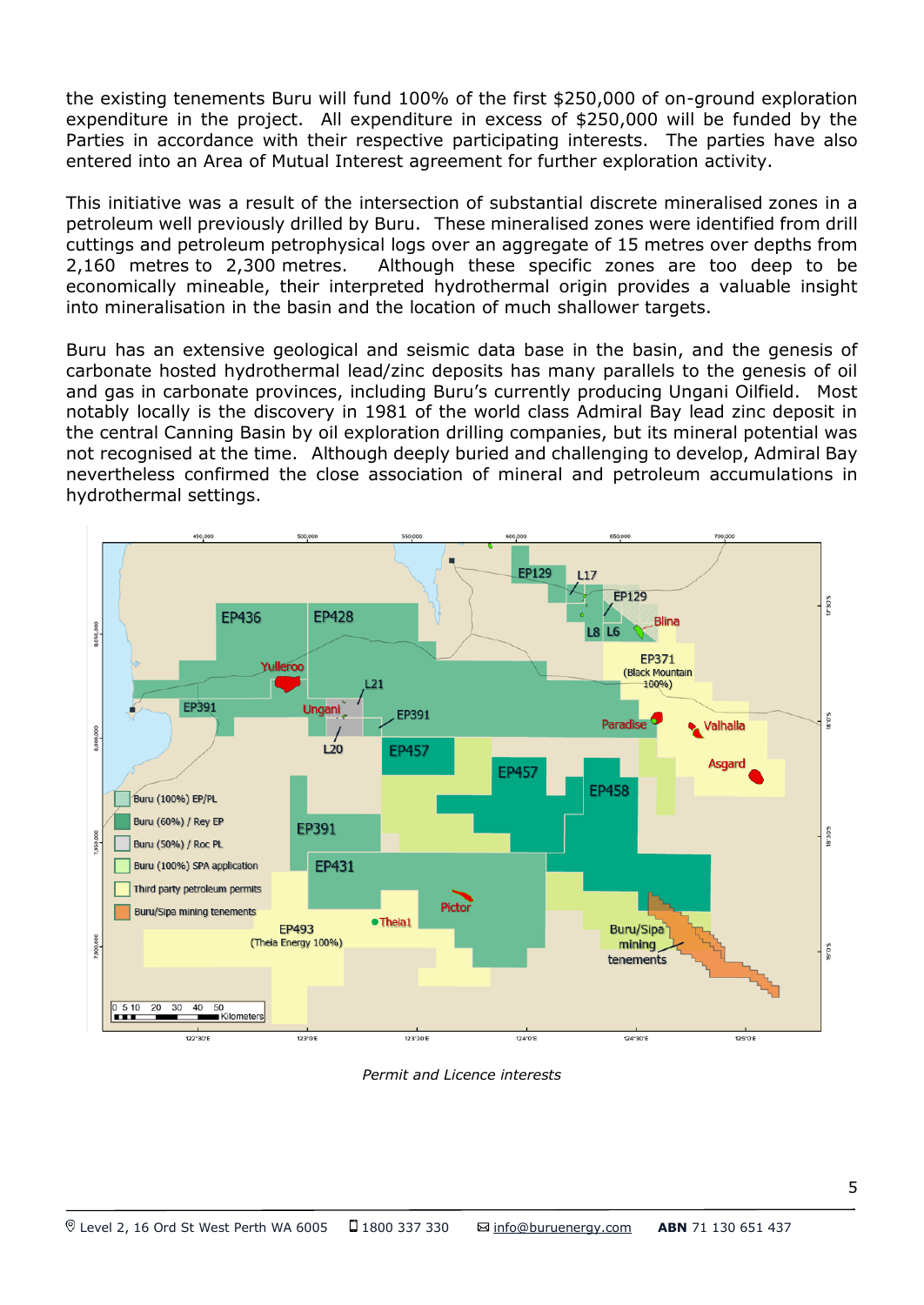Consequently, Buru approached Sipa, who are already active in the basin in the search for these deposits, to co-operate in future mineral exploration activity. The joint mineral exploration initiatives within the area brings together the complementary strengths and knowledge of the two companies.

Sipa will remain the operator of the joint ventures when they are formed pursuant to the Heads of Agreement, and Buru will supply geological, geophysical and logistical support and input to the exploration program which is planned to include the drilling of mineral holes in the 2021 Canning Basin field season.

# **Corporate**

The early and decisive actions taken by the Board and management to preserve the Company's balance sheet and its operational capability have been effective, with cash on hand at the end of the quarter at \$23.3 million. These actions have entailed substantial sacrifices by staff and unfortunately a number of redundancies, which the Board acknowledges.

Given the planned level of activity, staffing has gradually been returned to full operational capability levels with core staff salary levels being normalised at between 80% and 100%. However, the Executive Chairman and the Independent Directors will remain on 45% and 60% remuneration levels respectively, subject to further review in the fourth quarter.

# **Financial**

As stated above, the Company's balance sheet remains strong with  $\sim$ \$23.3 million in cash and cash equivalents as at 30 September 2020. The remaining loan liability to Alcoa of \$2 million plus interest is due by 31 December 2020. The ASX Appendix 5B attached to this report contains the Company's cash flow statement for the quarter which is summarised as follows:

| <b>Cashflows</b>             | September 2020 Quarter | Year to date 2020 |
|------------------------------|------------------------|-------------------|
| <b>Opening cash</b>          | \$25.4m                | \$32.4m           |
| Production (net)             | (\$0.3m)               | \$2.1m            |
| Development                  | (\$0.6m)               | (\$5.5m)          |
| Exploration                  | (\$0.9m)               | (\$4.3m)          |
| Administration and Corporate | (\$0.3m)               | (\$1.4m)          |
| <b>Total cash outflow</b>    | (\$2.1m)               | (\$9.1m)          |
| <b>Closing cash</b>          | \$23.3m                | \$23.3m           |

**Production:** Production recorded a small net cash outflow for the September quarter of \$0.3m due to the timing of liftings. The cash inflow from the September lifting, estimated at  $\sim$ \$1.6m to Buru, will be received in October 2020. For the nine months ended 30 September 2020, production has recorded a net cash inflow of \$2.1m, excluding the abovementioned cash receipt from the September lifting. **Development:** The majority of the development cash outflows related to the installation of an ESP in Ungani 7 and preparatory operations for the recompletion of Ungani Far West 1 to the Reeves zone.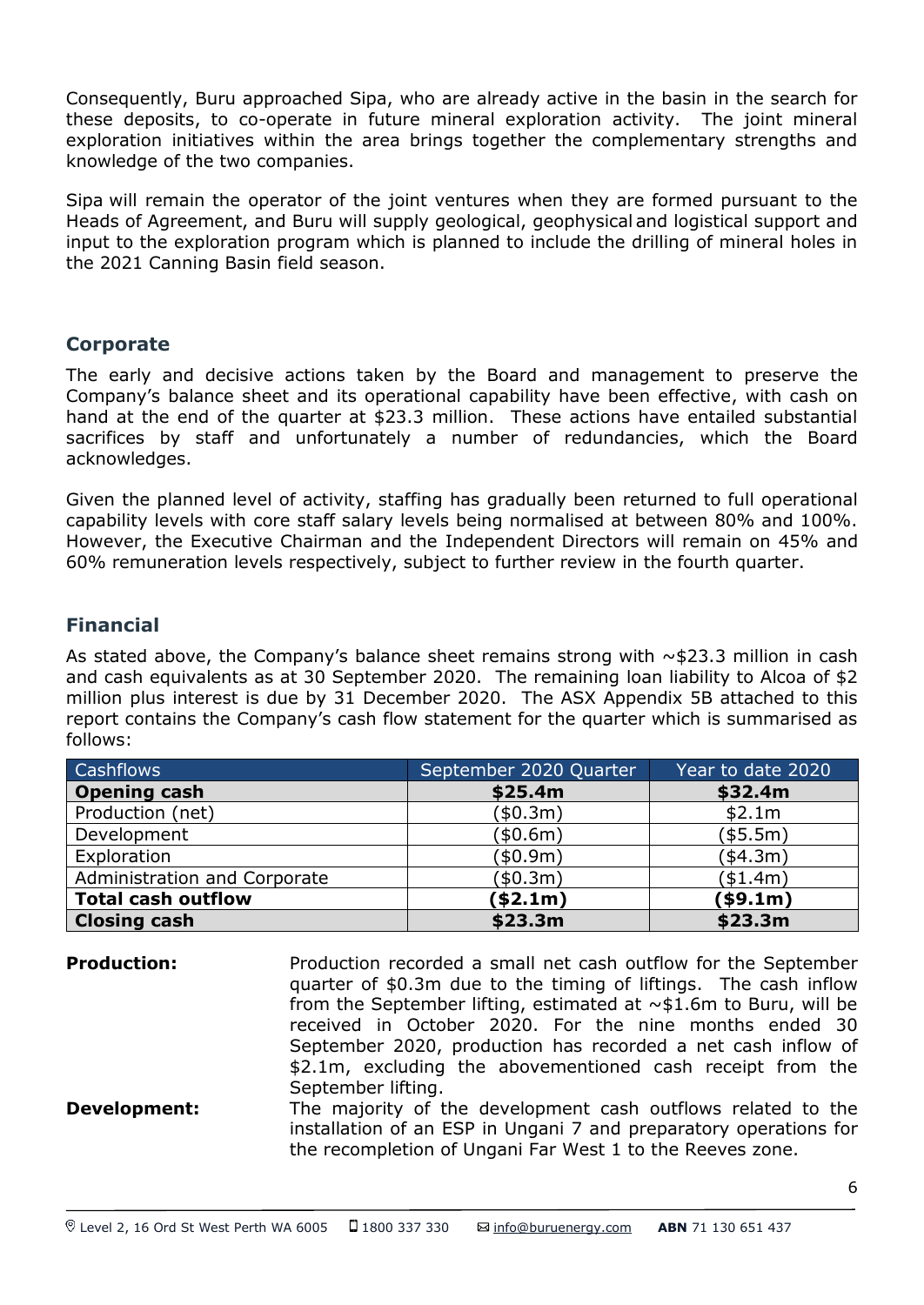**Exploration: Exploration cash outflows comprise ongoing expenditures relating** to desktop geological and geophysical work, asset integrity and Traditional Owner engagement. **Corporate and Admin:** Corporate and admin cash outflows have been significantly reduced from prior quarters in accordance with the decisive actions taken to preserve the company's balance sheet and financial assistance from the Australian Government stimulus measures resulting from the economic fallout from the coronavirus lockdown, primarily the JobKeeper payment scheme.

### **Schedule of interests in permits as at 30 September 2020**

| Permit          | <b>Type</b>                  | Ownership | Operator             | Location          |
|-----------------|------------------------------|-----------|----------------------|-------------------|
| $L 6*$          | Production licence           | 100.00%   | Buru Energy Ltd      | Canning Basin, WA |
| L8              | Production licence           | 100.00%   | Buru Energy Ltd      | Canning Basin, WA |
| L <sub>17</sub> | Production licence           | 100.00%   | Buru Energy Ltd      | Canning Basin, WA |
| L <sub>20</sub> | Production licence           | 50.00%    | Buru Energy Ltd      | Canning Basin, WA |
| L <sub>21</sub> | Production licence           | 50.00%    | Buru Energy Ltd      | Canning Basin, WA |
| EP 129*         | <b>Exploration permit</b>    | 100.00%   | Buru Energy Ltd      | Canning Basin, WA |
| EP 391          | Exploration permit           | 100.00%   | Buru Energy Ltd      | Canning Basin, WA |
| EP 428          | Exploration permit           | 100.00%   | Buru Energy Ltd      | Canning Basin, WA |
| EP 431          | Exploration permit           | 100.00%   | Buru Energy Ltd      | Canning Basin, WA |
| EP 436          | <b>Exploration permit</b>    | 100.00%   | Buru Energy Ltd      | Canning Basin, WA |
| EP 457          | Exploration permit           | 60.00%    | Buru Fitzroy Pty Ltd | Canning Basin, WA |
| EP 458          | Exploration permit           | 60.00%    | Buru Fitzroy Pty Ltd | Canning Basin, WA |
| $\ast$          | Excluding the Backreef Area. |           |                      |                   |

This ASX announcement has been authorised for release by the Buru Board of Directors.

For further information, visit [www.buruenergy.com](http://www.buruenergy.com/) or contact:

|            | Eric Streitberg, Executive Chairman |
|------------|-------------------------------------|
| Telephone: | +61 8 9215 1800                     |
| Freecall:  | 1800 337 330                        |
| Email:     | info@buruenergy.com                 |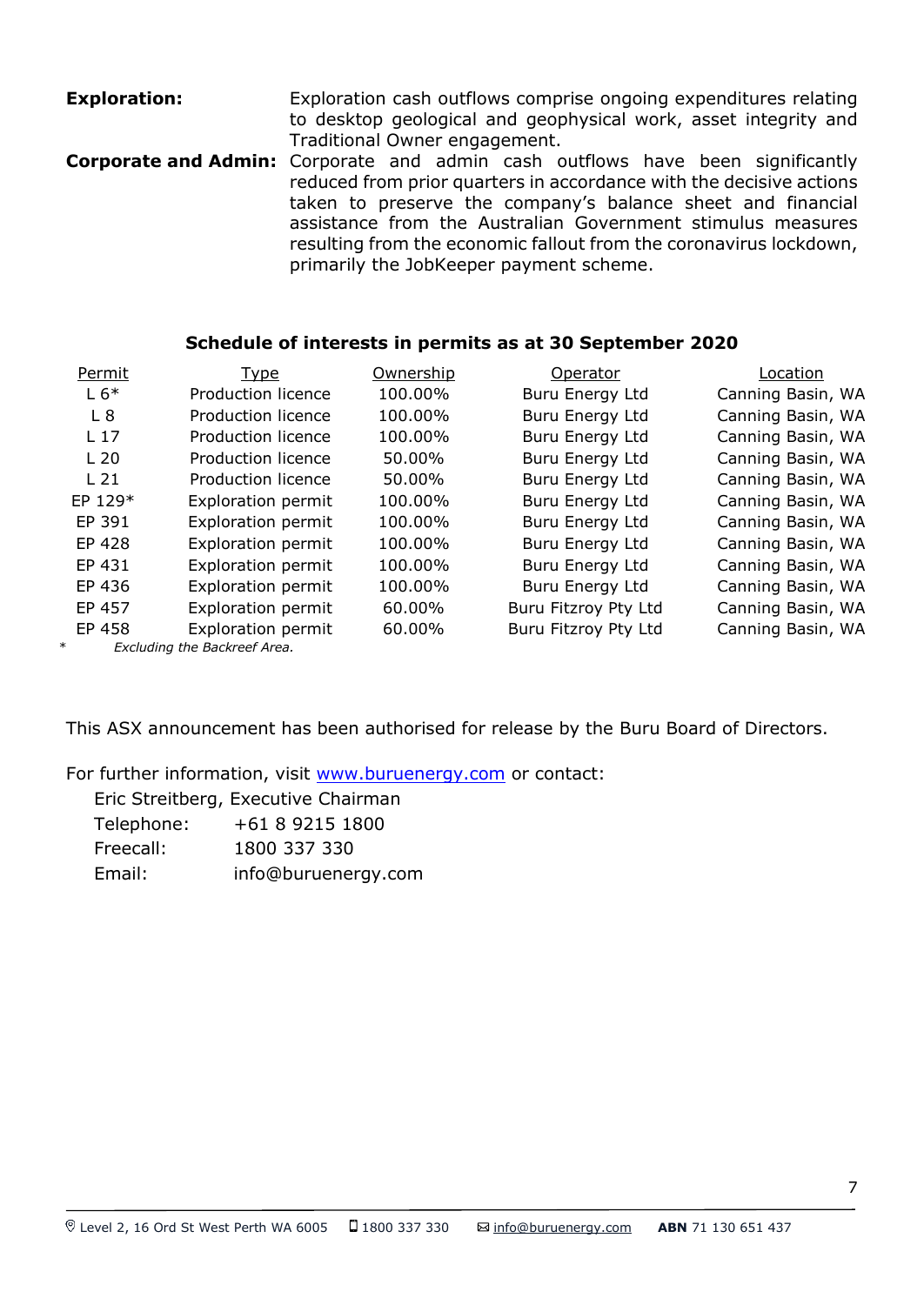#### **About Buru Energy**

Buru Energy Limited (ASX: BRU) is a Western Australian oil and gas exploration and production company headquartered in Perth with an operational office in Broome. The Company's petroleum assets and tenements are located onshore in the Canning Basin in the southwest Kimberley region of Western Australia. It owns and operates 50% of its flagship high quality conventional Ungani Oilfield project and 100% of its potentially world class tight gas resources and exploration areas.

The company's goal is to deliver material benefits to its shareholders, the State of Western Australia, the Traditional Owners of the areas in which it operates, and the Kimberley community, by successfully exploring for and developing the petroleum resources of the Canning Basin in an environmentally and culturally sensitive manner.

#### **Qualified Petroleum Resources Evaluator Statement**

Except where otherwise noted, information in this release related to exploration and production results and petroleum resources is based on information compiled by Eric Streitberg who is an employee of Buru Energy Limited. Mr Streitberg is a Fellow of the Australian Institute of Mining and Metallurgy and the Australian Institute of Company Directors, and a member and Certified Petroleum Geologist of the American Association of Petroleum Geologists. He has over 40 years of relevant experience. Mr Streitberg consents to the inclusion of the information in this document.

#### **Forward Looking Statements**

This document has been prepared by Buru Energy Limited ABN 71 130 651 437 ("Buru Energy"). This document contains certain statements which may constitute "forward-looking statements". It is believed that the expectations reflected in these statements are reasonable but they may be affected by a variety of variables and changes in underlying assumptions which could cause actual results or trends to differ materially, including, but not limited to:

Price fluctuations, actual demand, currency fluctuations, drilling and production results, reserve and resource estimates, loss of market, industry competition, environmental risks, physical risks, legislative, fiscal and regulatory developments, economic and financial market conditions in various countries and regions, political risks, project delays or advancements, approvals and cost estimates.

Buru Energy's operations and activities are subject to regulatory and other approvals and their timing and order may also be affected by weather, availability of equipment and materials and land access arrangements, including native title arrangements.

Although Buru Energy believes that the expectations raised in this document are reasonable there can be no certainty that the events or operations described in this document will occur in the timeframe or order presented or at all.

No representation or warranty, expressed or implied, is made by Buru Energy or any other person that the material contained in this document will be achieved or prove to be correct. Except for statutory liability which cannot be excluded, each of Buru Energy, its officers, employees and advisers expressly disclaims any responsibility for the accuracy or completeness of the material contained in this document and excludes all liability whatsoever (including in negligence) for any loss or damage which may be suffered by any person as a consequence of any information in this document or any error or omission there from. Neither Buru Energy nor any other person accepts any responsibility to update any person regarding any inaccuracy, omission or change in information in this document or any other information made available to a person nor any obligation to furnish the person with any further information.

All dates in this document are for calendar years. All references to \$ are in Australian currency, unless stated otherwise.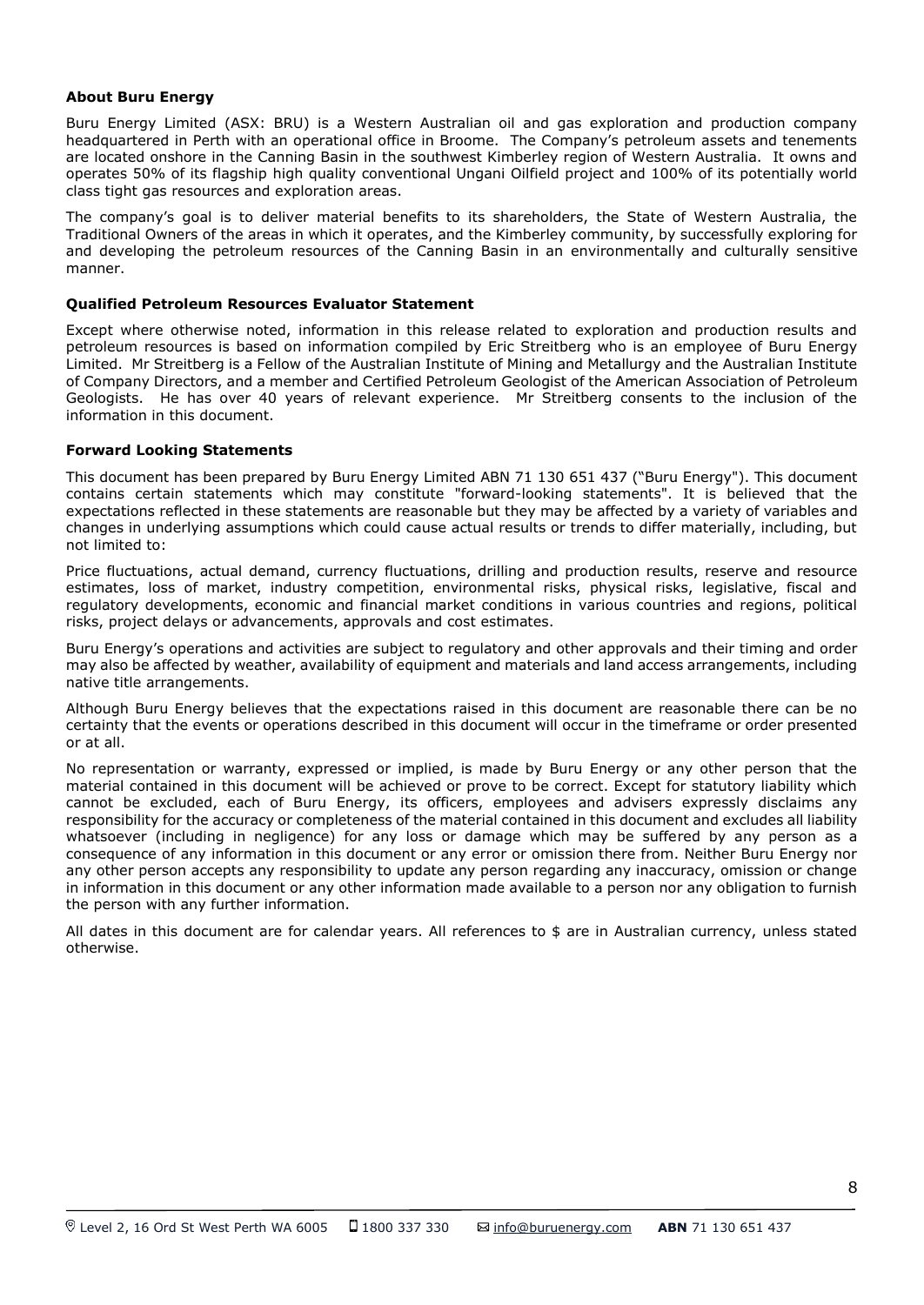# **Appendix 5B**

# **Mining exploration entity or oil and gas exploration entity quarterly cash flow report**

| Name of entity |
|----------------|
| __ ___ _ _ _   |

### **BURU ENERGY LIMITED**

j.

ABN Quarter ended ("current quarter")

71 130 651 437 **30 September 2020** 

|     | <b>Consolidated statement of cash flows</b>       | <b>Current quarter</b><br>\$A'000 | Year to date (9)<br>months)<br>\$A'000 |
|-----|---------------------------------------------------|-----------------------------------|----------------------------------------|
| 1.  | Cash flows from operating activities              |                                   |                                        |
| 1.1 | Receipts from customers                           | 1,566                             | 7,828                                  |
| 1.2 | Payments for                                      |                                   |                                        |
|     | (a) exploration & evaluation                      | (871)                             | (4,300)                                |
|     | development<br>(b)                                | (570)                             | (5, 516)                               |
|     | production<br>(c)                                 | (1,960)                           | (5,818)                                |
|     | staff costs<br>(d)                                | (72)                              | (1,062)                                |
|     | administration and corporate costs<br>(e)         | (269)                             | (643)                                  |
| 1.3 | Dividends received (see note 3)                   |                                   |                                        |
| 1.4 | Interest received                                 | 54                                | 285                                    |
| 1.5 | Interest and other costs of finance paid          |                                   |                                        |
| 1.6 | Income taxes paid                                 |                                   |                                        |
| 1.7 | Government grants and tax incentives              |                                   |                                        |
| 1.8 | Other (provide details if material)               |                                   |                                        |
| 1.9 | Net cash from / (used in) operating<br>activities | (2, 122)                          | (9,226)                                |

| 2.  |     | Cash flows from investing activities |
|-----|-----|--------------------------------------|
| 2.1 |     | Payments to acquire or for:          |
|     | (a) | entities<br>-                        |
|     | (b) | tenements<br>-                       |
|     | (c) | property, plant and equipment<br>-   |
|     | (d) | exploration & evaluation<br>-        |
|     | (e) | investments<br>-                     |
|     | (f) | other non-current assets<br>۰        |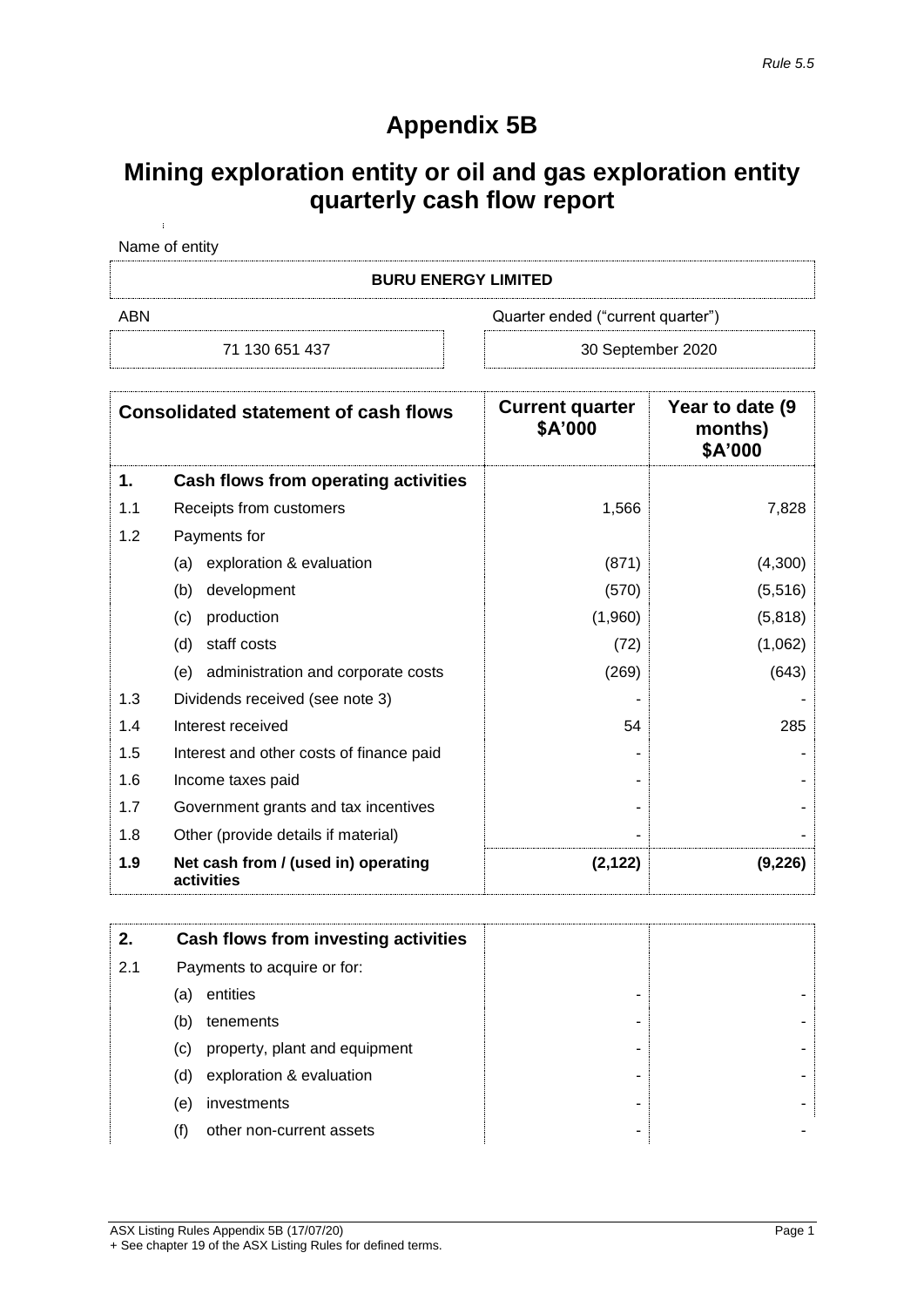|     | <b>Consolidated statement of cash flows</b>       | <b>Current quarter</b><br>\$A'000 | Year to date (9<br>months)<br>\$A'000 |
|-----|---------------------------------------------------|-----------------------------------|---------------------------------------|
| 2.2 | Proceeds from the disposal of:                    |                                   |                                       |
|     | entities<br>(a)                                   |                                   |                                       |
|     | (b)<br>tenements                                  |                                   |                                       |
|     | property, plant and equipment<br>(c)              |                                   |                                       |
|     | (d)<br>investments                                |                                   |                                       |
|     | other non-current assets<br>(e)                   |                                   |                                       |
| 2.3 | Cash flows from loans to other entities           |                                   |                                       |
| 2.4 | Dividends received (see note 3)                   |                                   |                                       |
| 2.5 | Other (provide details if material)               |                                   |                                       |
| 2.6 | Net cash from / (used in) investing<br>activities |                                   |                                       |

| 3.   | Cash flows from financing activities                                                       |  |
|------|--------------------------------------------------------------------------------------------|--|
| 3.1  | Proceeds from issues of equity securities<br>(excluding convertible debt securities)       |  |
| 3.2  | Proceeds from issue of convertible debt<br>securities                                      |  |
| 3.3  | Proceeds from exercise of options                                                          |  |
| 3.4  | Transaction costs related to issues of equity<br>securities or convertible debt securities |  |
| 3.5  | Proceeds from borrowings                                                                   |  |
| 3.6  | Repayment of borrowings                                                                    |  |
| 3.7  | Transaction costs related to loans and<br>borrowings                                       |  |
| 3.8  | Dividends paid                                                                             |  |
| 3.9  | Other (provide details if material)                                                        |  |
| 3.10 | Net cash from / (used in) financing<br>activities                                          |  |

|     | Net increase / (decrease) in cash and<br>cash equivalents for the period |          |         |
|-----|--------------------------------------------------------------------------|----------|---------|
| 4.1 | Cash and cash equivalents at beginning of<br>period                      | 25,367   | 32.417  |
| 4.2 | Net cash from / (used in) operating<br>activities (item 1.9 above)       | (2, 122) | (9.226) |
| 4.3 | Net cash from / (used in) investing activities<br>(item 2.6 above)       |          |         |
| 4.4 | Net cash from / (used in) financing activities<br>item 3.10 above)       |          |         |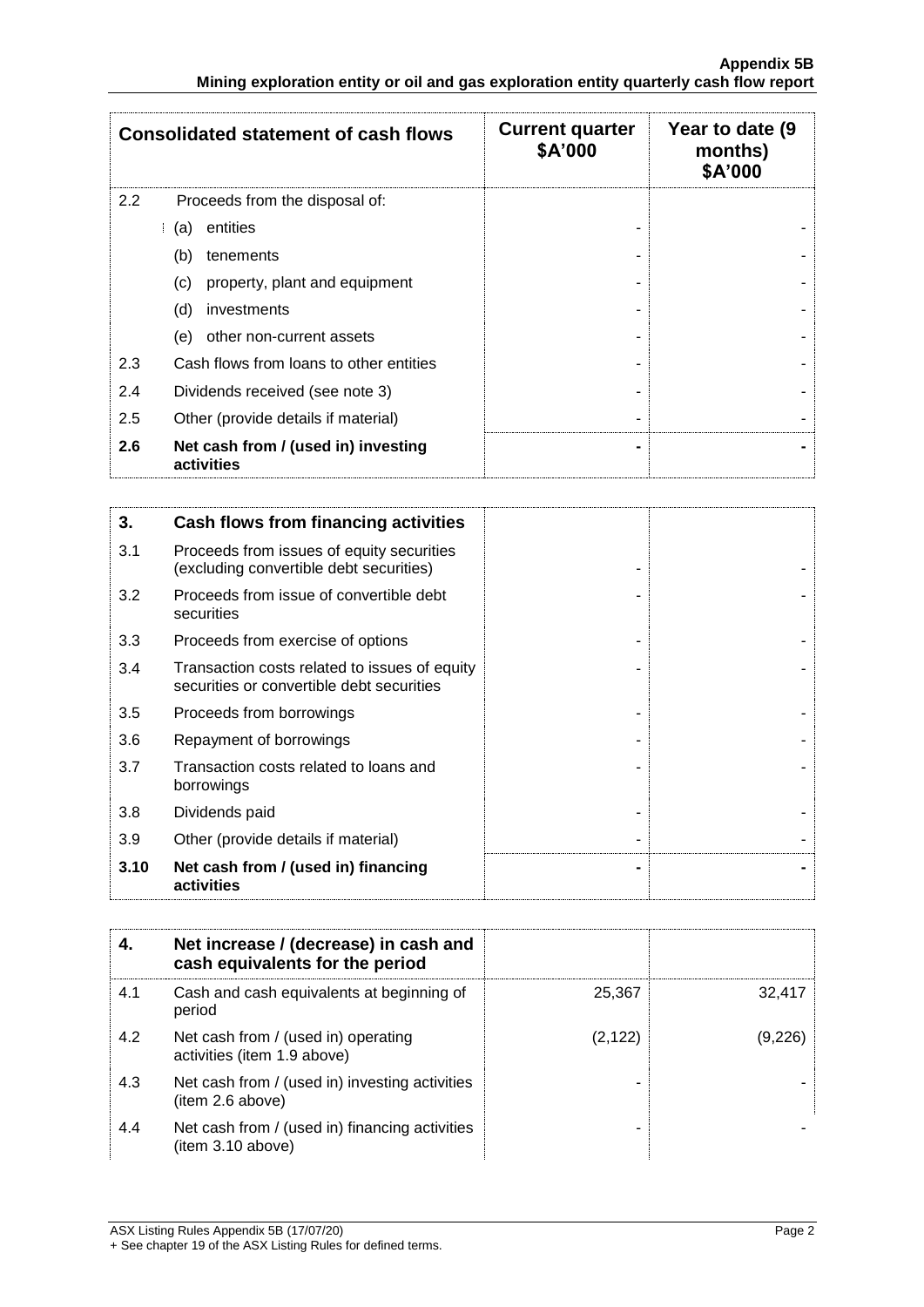|     | <b>Consolidated statement of cash flows</b>          | <b>Current quarter</b><br>\$A'000 | Year to date (9)<br>months)<br>\$A'000 |
|-----|------------------------------------------------------|-----------------------------------|----------------------------------------|
| 4.5 | Effect of movement in exchange rates on<br>cash held |                                   |                                        |
| 4.6 | Cash and cash equivalents at end of<br>period        | 23.253                            | 23.253                                 |

| 5.  | Reconciliation of cash and cash<br>equivalents<br>at the end of the quarter (as shown in the<br>consolidated statement of cash flows) to the<br>related items in the accounts | <b>Current quarter</b><br>\$A'000 | <b>Previous quarter</b><br>\$A'000 |
|-----|-------------------------------------------------------------------------------------------------------------------------------------------------------------------------------|-----------------------------------|------------------------------------|
| 5.1 | <b>Bank balances</b>                                                                                                                                                          | 1.518                             | 3.654                              |
| 5.2 | Term deposits                                                                                                                                                                 | 21.735                            | 21,713                             |
| 5.3 | <b>Bank overdrafts</b>                                                                                                                                                        |                                   |                                    |
| 5.4 | Other (provide details)                                                                                                                                                       | -                                 |                                    |
| 5.5 | Cash and cash equivalents at end of<br>quarter (should equal item 4.6 above)                                                                                                  | 23,253                            | 25.367                             |

| 6.  | Payments to related parties of the entity and their<br>associates                          | <b>Current quarter</b><br><b>\$A'000</b> |
|-----|--------------------------------------------------------------------------------------------|------------------------------------------|
| 6.1 | Aggregate amount of payments to related parties and their<br>associates included in item 1 | 115                                      |
| 6.2 | Aggregate amount of payments to related parties and their<br>associates included in item 2 |                                          |

Note: if any amounts are shown in items 6.1 or 6.2, your quarterly activity report must include a description of, and an explanation for, such payments.

Amounts included in 6.1 are remuneration payments made to Directors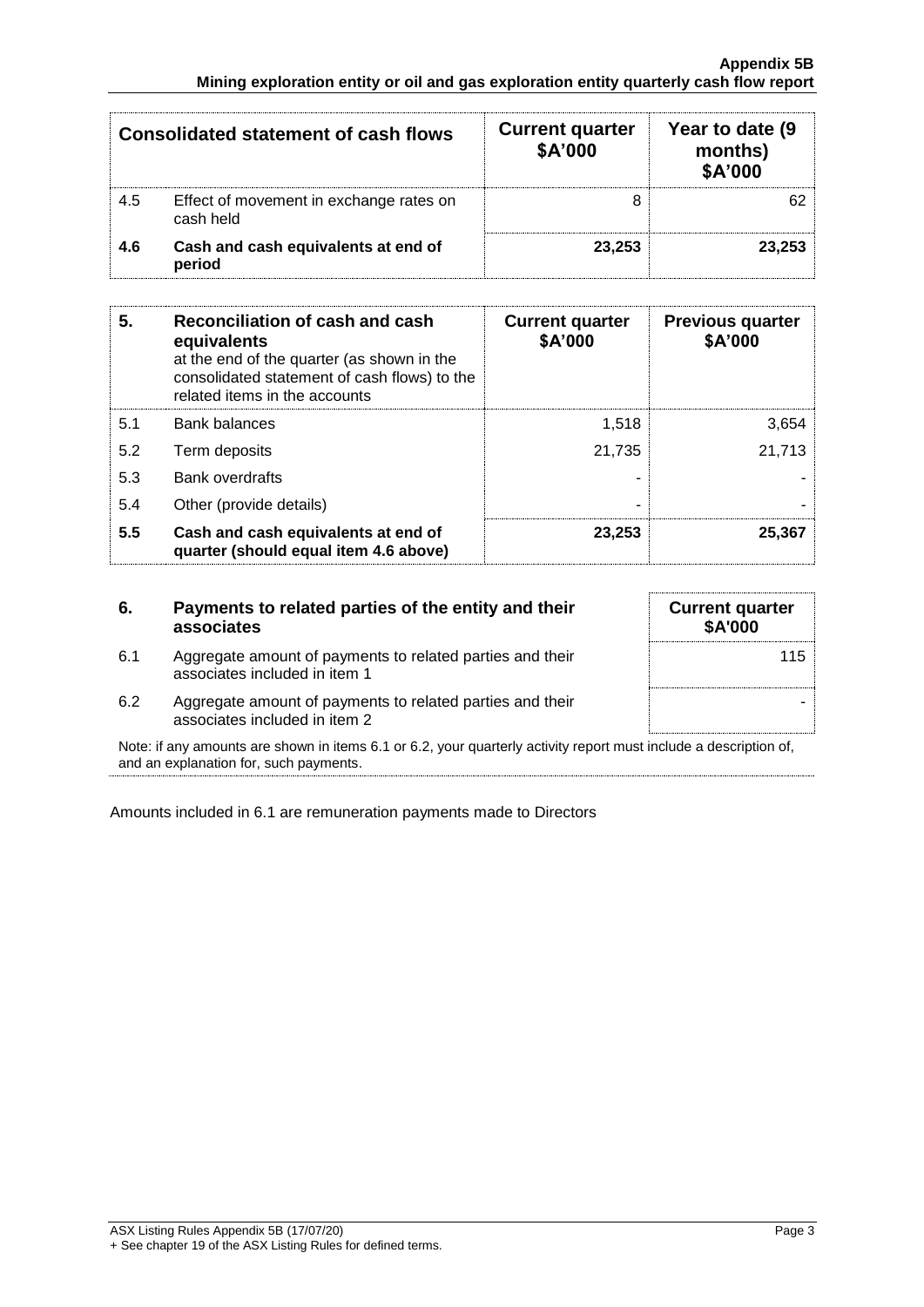| 7.  | <b>Financing facilities</b><br>Note: the term "facility' includes all forms of financing<br>arrangements available to the entity.<br>Add notes as necessary for an understanding of the<br>sources of finance available to the entity.                                                                                                               | <b>Total facility</b><br>amount at quarter<br>end<br>\$A'000 | Amount drawn at<br>quarter end<br>\$A'000 |  |
|-----|------------------------------------------------------------------------------------------------------------------------------------------------------------------------------------------------------------------------------------------------------------------------------------------------------------------------------------------------------|--------------------------------------------------------------|-------------------------------------------|--|
| 7.1 | Loan facilities (Alcoa)                                                                                                                                                                                                                                                                                                                              | 2,000                                                        | 2,000                                     |  |
| 7.2 | Credit standby arrangements                                                                                                                                                                                                                                                                                                                          |                                                              |                                           |  |
| 7.3 | Other (please specify)                                                                                                                                                                                                                                                                                                                               |                                                              |                                           |  |
| 7.4 | <b>Total financing facilities</b>                                                                                                                                                                                                                                                                                                                    | 2,000                                                        | 2,000                                     |  |
|     |                                                                                                                                                                                                                                                                                                                                                      |                                                              |                                           |  |
| 7.5 | Unused financing facilities available at quarter end                                                                                                                                                                                                                                                                                                 |                                                              |                                           |  |
| 7.6 | Include in the box below a description of each facility above, including the lender, interest<br>rate, maturity date and whether it is secured or unsecured. If any additional financing<br>facilities have been entered into or are proposed to be entered into after quarter end,<br>include a note providing details of those facilities as well. |                                                              |                                           |  |

#### **Alcoa Loan**

The Alcoa liability of \$2,000,000 is payable on or before 31 December 2020.

The loan remains unsecured and subject to an agreed interest rate of 5% per annum.

| 8.                                                                                                                                                                                                                                                        | Estimated cash available for future operating activities                                                                                                                                                                            | \$A'000  |
|-----------------------------------------------------------------------------------------------------------------------------------------------------------------------------------------------------------------------------------------------------------|-------------------------------------------------------------------------------------------------------------------------------------------------------------------------------------------------------------------------------------|----------|
| 8.1                                                                                                                                                                                                                                                       | Net cash from / (used in) operating activities (item 1.9)                                                                                                                                                                           | (2, 122) |
| 8.2                                                                                                                                                                                                                                                       | Payments for exploration & evaluation classified as investing<br>activities (item 2.1(d))                                                                                                                                           |          |
| 8.3                                                                                                                                                                                                                                                       | Total relevant outgoings (item $8.1$ + item $8.2$ )                                                                                                                                                                                 | (2, 122) |
| 8.4                                                                                                                                                                                                                                                       | Cash and cash equivalents at quarter end (item 4.6)                                                                                                                                                                                 | 23,253   |
| 8.5                                                                                                                                                                                                                                                       | Unused finance facilities available at quarter end (item 7.5)                                                                                                                                                                       |          |
| 8.6                                                                                                                                                                                                                                                       | Total available funding (item $8.4 +$ item $8.5$ )                                                                                                                                                                                  | 23,253   |
| 8.7                                                                                                                                                                                                                                                       | Estimated quarters of funding available (item 8.6 divided by<br>11<br>item $8.3$ )                                                                                                                                                  |          |
|                                                                                                                                                                                                                                                           | Note: if the entity has reported positive relevant outgoings (i.e. a net cash inflow) in item 8.3, answer<br>item 8.7 as "N/A". Otherwise a figure for the estimated quarters of funding available must be included<br>in item 8.7. |          |
| 8.8<br>If item 8.7 is less than 2 quarters, please provide answers to the following questions:<br>8.8.1<br>Does the entity expect that it will continue to have the current level of net operating<br>cash flows for the time being and, if not, why not? |                                                                                                                                                                                                                                     |          |
|                                                                                                                                                                                                                                                           |                                                                                                                                                                                                                                     |          |

Answer: N/A

#### 8.8.2 Has the entity taken any steps, or does it propose to take any steps, to raise further cash to fund its operations and, if so, what are those steps and how likely does it believe that they will be successful?

Answer: N/A